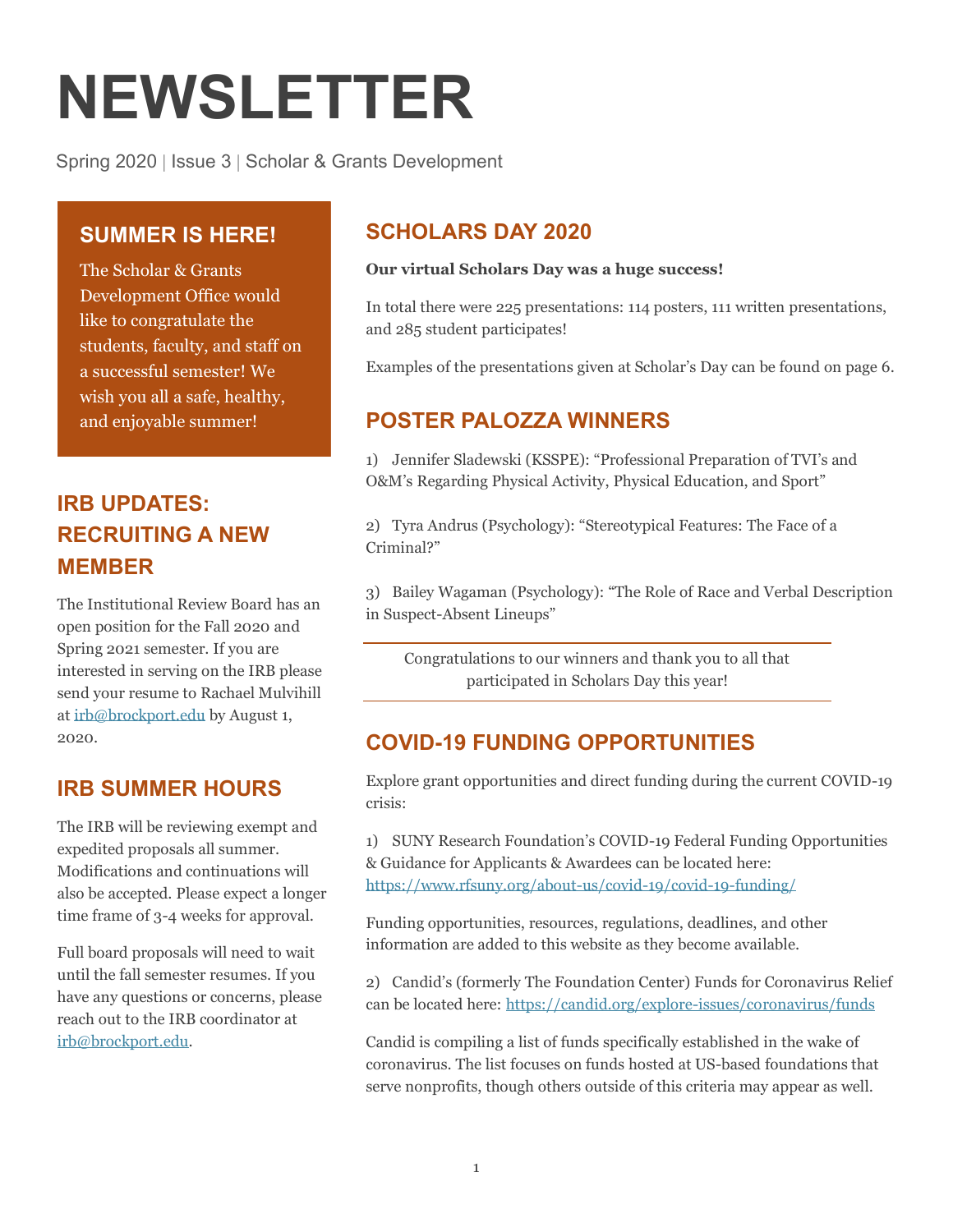

 *Photo credit: Tammy Bleier*

# **PROFESSOR AWARD HIGHLIGHT: TAMMY BLEIER DISTINGUISHED**

 "The Distinguished Professor Award has enabled me to complete the research for my graduate thesis, where I am studying the abundance and composition of microplastics in Lake Ontario and Rochester-area tributaries. Preliminary results show that each tributary contain microplastics, with an average concentration of 3.6 microplastics/m³. Lake samples have an average concentration of 1.6 microplastics/m³. This equates to 245 and 109 plastic particles in a standard-sized pool for tributary and lake samples, respectively. Fragments are the most common shape of plastic in all samples, which come from the breakup of larger plastics such as bottles and food packaging. The most common polymer type is polyethylene, which constitutes 62% of particles.

 With this award, I have been able to purchase essential materials and partner with Cornell University to analyze my samples. The DPA has been an integral part of my research, enabling me to learn more about the types of plastic in local waterways. This information can be used to lay the foundation for future research on local plastic pollution and create preventative strategies to reduce plastic polluting our lakes and rivers."

## **INTERNAL GRANTS WINNERS**

#### Distinguished Professor Award

 This competitive, one-time award up to \$1,000 is awarded to matriculated and enrolled graduate students to support eligible expenses associated with a program-required research project or creative activity.

#### **Awardees:**

 1) Aaron Heisey – "Is thiamine deficiency in lake trout related to a lipidrich diet?'

 2) Dawn Newman – "How does water quality affect the presence of anti- Batrachochytrium dendrobatidis (anti-Bd) bacterial species in the microbiota of an amphibian's skin?"

 3) Sarah Kirkpatrick – "Evaluating restoration techniques for a coastal fen on Lake Ontario degraded by Typha × glauca and shrub encroachment"

 4) Audrey Woolever – "Body Percussion and its Effect on Developing a Diasporic Literacy Among American Audiences"

#### Pre-Tenure Grants Development Award

 This is a competitive, merit-based award for pre-tenure faculty to pursue scholarly activity. Funding may be used to conduct research or creative projects valued by their home departments' APT documents as fulfilling scholarship requirements for tenure and/or promotion.

#### **Awardees:**

 1) Dr. Afeez Hazzan – "EnhAnCing QualiTy of LIfe Of African-AmericaN CAregivers ThRough Creative AcTivitieS (ACTION ARTS)"

#### Provost's Post-Tenure Fellowship

 This competitive, merit-based fellowship enables tenured faculty to cover expenses associated with substantial scholarly endeavors in their home disciplines.

#### **Awardees:**

 1) Dr. Ruham Zhao – "Operator Theory on Spaces of Analytic Functions of Several Complex Variables"

 2) Dr. Francis M. Kozub – "Examining the use of function–based, antecedent physical activity intervention on older adolescents with development disabilities and challenging behaviors"

 3) Dr. Jennifer Ratcliff – "Factors Promoting Posttraumatic Growth in Sexual Minority Adults Following Stigmatizing Bullying Experiences in Adolescence"

 4) Dr. Jie Zhang – "Revising and validating an accessible online course of " Introduction to Special Education" with 100% Open Educational Resources (OER)"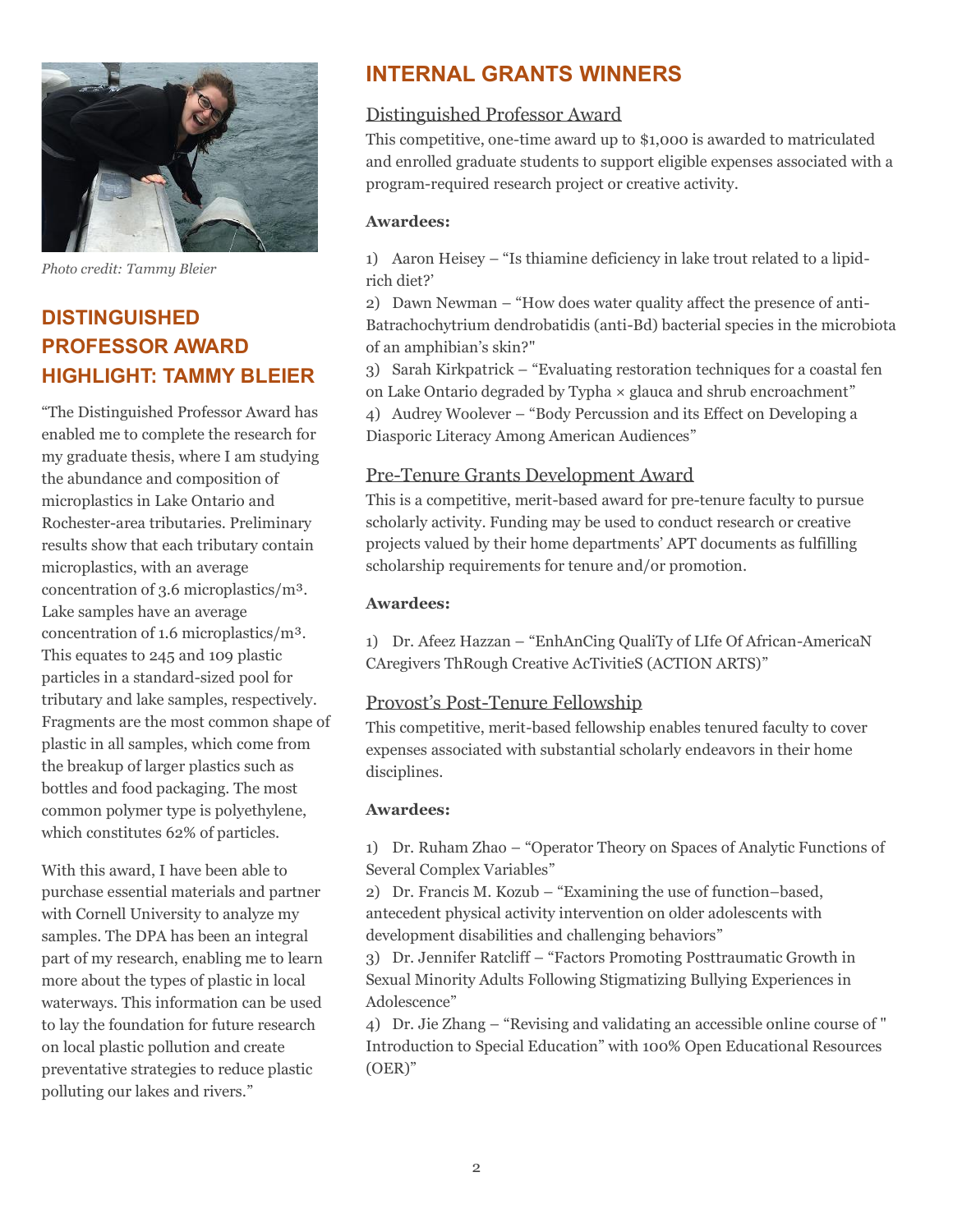#### Scholarly Incentive Award

This competitive, merit-based award is designed to help full-time tenure track, tenured and three year QAR faculty advance scholarly production in their home disciplines. Funding may be used to conduct research or creative projects valued by their home departments' APT documents as fulfilling scholarship requirements for tenure and/or promotion.

#### **Awardees:**

- 1) Dr. Susan Lowey "Future Health Professionals Interest in Older Adults: A Grounded Theory Exploring Students' Perspectives"
- 2) Dr. Kathleen Olmstead "Literacy for All Students"
- 3) Dr. Jennifer Ramsay "Archaeobotanical Sampling of the Late Neolithic Structures near Wadi al-Qattafi, in the Black"
- 4) Stevie Oakes "Engagement in a new creative process with emerging, NYC based choreographer"
- 5) Dr. Rongkun Shen "Expanding the storage capacity of the current DELL server"
- 6) Dr. Carl Davila "An Andalusian Music Manuscript at the Biblioteca Nacional in Madrid"
- 7) Dr. Neal Keating "Preliminary Research for a Study of Bunong Language Ecologies in Vietnam"
- 8) Dr. Ewelina Barksi-Moskal "Second language acquisition of object pronouns in Spanish at the beginner and intermediate language levels"
- 9) Dr. Alexander Smith "he Sinis Archaeological Project, a multidisciplinary, diachronic survey of the Sinis Peninsula and the surrounding landscapes of West-Central Sardinia, Italy"
- 10) James Hansen "Gender and Modern Dance"
- 11) Dr. Hong Yin "Solvability of forward-backward stochastic partial differential equations with non-Lipschitz coefficients"
- 12) Dr. Jennifer Haytock "War and American Literature"
- 13) Dr. Marium Abugasea Heidt and Dr. Janka Szilagyi "Students' and parents' perceptions on world (foreign) language learning and how this predicts longevity of world language learning"
- 14) Dr. Barbara LeSavoy "COIL and NYI international teaching and research activities in Russia"
- 15) Dr. Robert Dobmeier "Adult perceptions of sexual abuse in clergy"
- 16) Dr. Jacques Rinchard "Evaluation of reproductive potentional of deepwater sculpin from Lake Ontario"

## **INTERNAL GRANTS OVERVIEW: FALL 2019 & SPRING 2020**

|                           | <b>DPA</b>     | <b>Pre Tenure</b> | <b>Post Tenure</b> | <b>SIA</b> | <b>Total</b> |
|---------------------------|----------------|-------------------|--------------------|------------|--------------|
| # of<br><b>Applicants</b> |                |                   |                    |            | 60           |
| $#$ of<br><b>Awarded</b>  | $\overline{ }$ | 8                 | $\theta$           | 27         | 48           |
| \$ Awarded                | \$5,943        | \$16,000          | \$21,500           | \$25,500   | \$68,943     |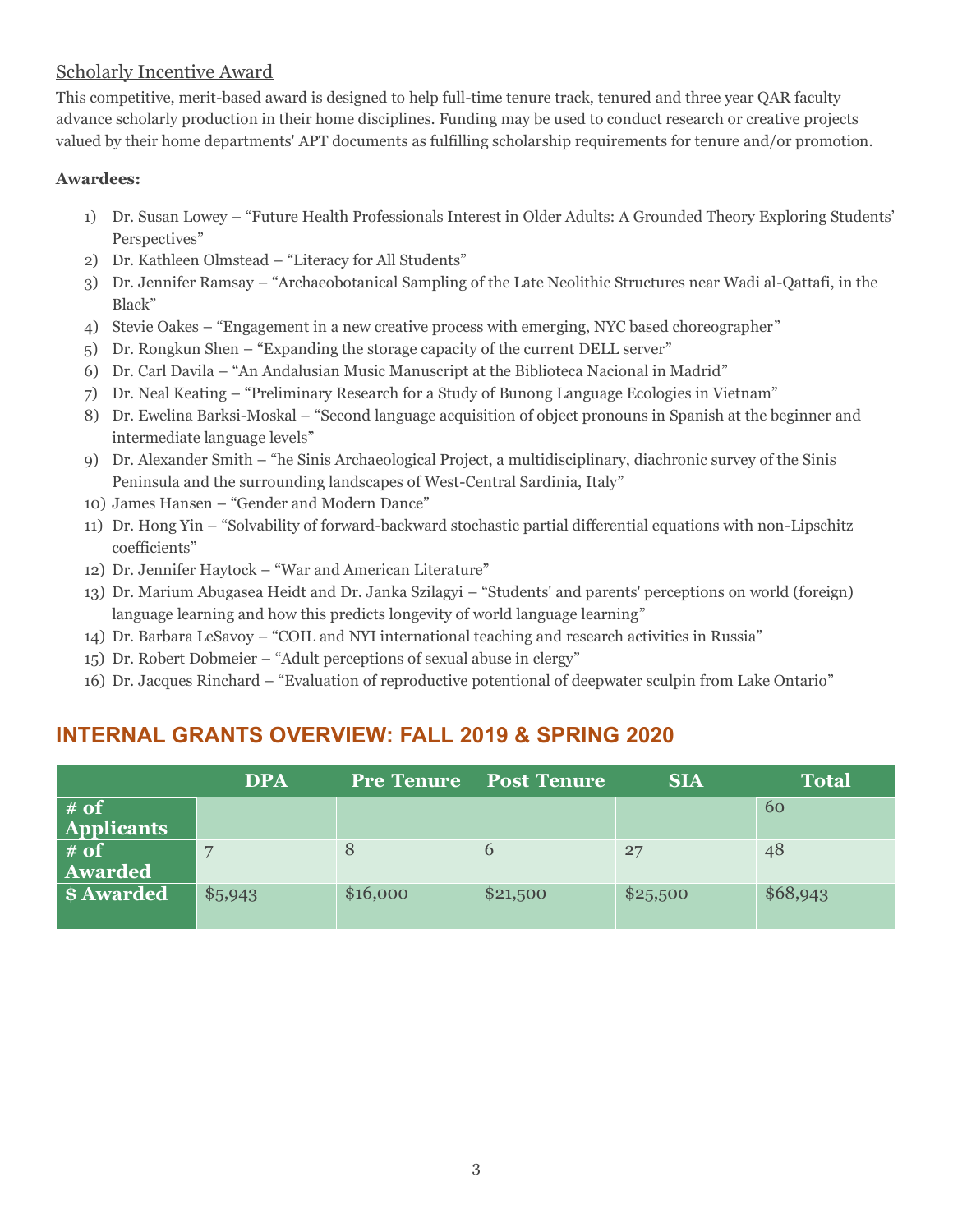## **EXTERNAL GRANTS WINNERS**

#### National Science Foundation

 The NSF funds research and education in science and engineering, through grants, contracts, and cooperative agreements. The foundation accounts for about 20 percent of federal support to academic institutions for basic research.

#### **Awardee:** Markus Hoffman

 awarded \$116, 201 for a three-year period by NSF to conduct research on the Solvation in Bulk and Confined Polyethylene Glycol. Aside from supporting the purchase of laboratory instrumentation, the award will support undergraduate students conducting summer research under the guidance of the principal investigator, Dr. Hoffmann. The undergraduate students will not only conduct the research at SUNY Brockport but also at the laboratories of professors Buntkowsky and Vogel at Technical University Darmstadt, Germany, with whom professor Hoffmann has been collaborating as "Mercator fellow," a visiting scientist program sponsored by the German funding agency Deutsche Forschungsgemeinschaft. The project will provide valuable hands-on training and experiences to the participating undergraduate students and prepare them for today's global work environment. Dr. Markus Hoffman, Department of Chemistry and Biochemistry, was

# **SHOUTOUT: LAUREN LIEBERMAN AND CAMP ABILITIES 2020**

 In light of the response to COVID-19, the Camp Abilities program is taking a virtual approach this summer beginning with registration and opening ceremonies on June 28th and activities running from June 29-July 3. To combat the loss of face-to-face camp and ensure the physical activity of the campers, Camp Abilities has been awarded funds from a number of foundations that will cover the costs of equipment for things such as bell basketballs, bell soccer balls, jump ropes, guide wires, tethers, water bottles, yoga mats, beach balls and more. Each camp participant will receive a gym bag to put all of their equipment in. During the virtual week of Camp Abilities, campers will learn from sport specialists, group leaders, coaches and Paralympic speakers. Virtual camp will include participatory sports activities via Zoom and a "Care to Share" segment. Camp Abilities' goal this year is to help the participants kick off their summer with an active week where at-home sports and physical activities can be done to stay active.

 Office of Children and Family Services: up to \$25,400 for each visually impaired/blind camper that attends the virtual program Gibney Foundation: \$9,998 Theresa Foundation: \$3,840 Golisano Foundation: \$5,000



 *Photo credit: Alexander Smith*

# **SHOUTOUT: ALEXANDER SMITH**

 The Sinis Archaeological Project, a multidisciplinary, diachronic survey of the Sinis Peninsula and the surrounding landscapes of West-Central Sardinia, Italy

 Over the course of the Sinis Archaeological Project, Smith accomplished a large amount, exploring the archaeological region of the Sinis Peninsula and the area immediately surrounding the Bronze/Iron Age site of S'Urachi. Smith surveyed over 200 fields and published "Applications of Satellite Remote Sensing for Archaeological Survey: A Case Study from the Sinis Archaeological Project,  Sardinia," in *Advances in Archaeological Practice*. Smith also presented in two professional conferences at the Archaeological Institute of America's annual conference in January 2020 and digitally at the Society for American Archaeology conference in April 2020.

 In the future, Smith will be joining another research team to carry out a pedestrian survey on Sardinia in a different environment and will co-author at least two more articles pertaining to the survey results.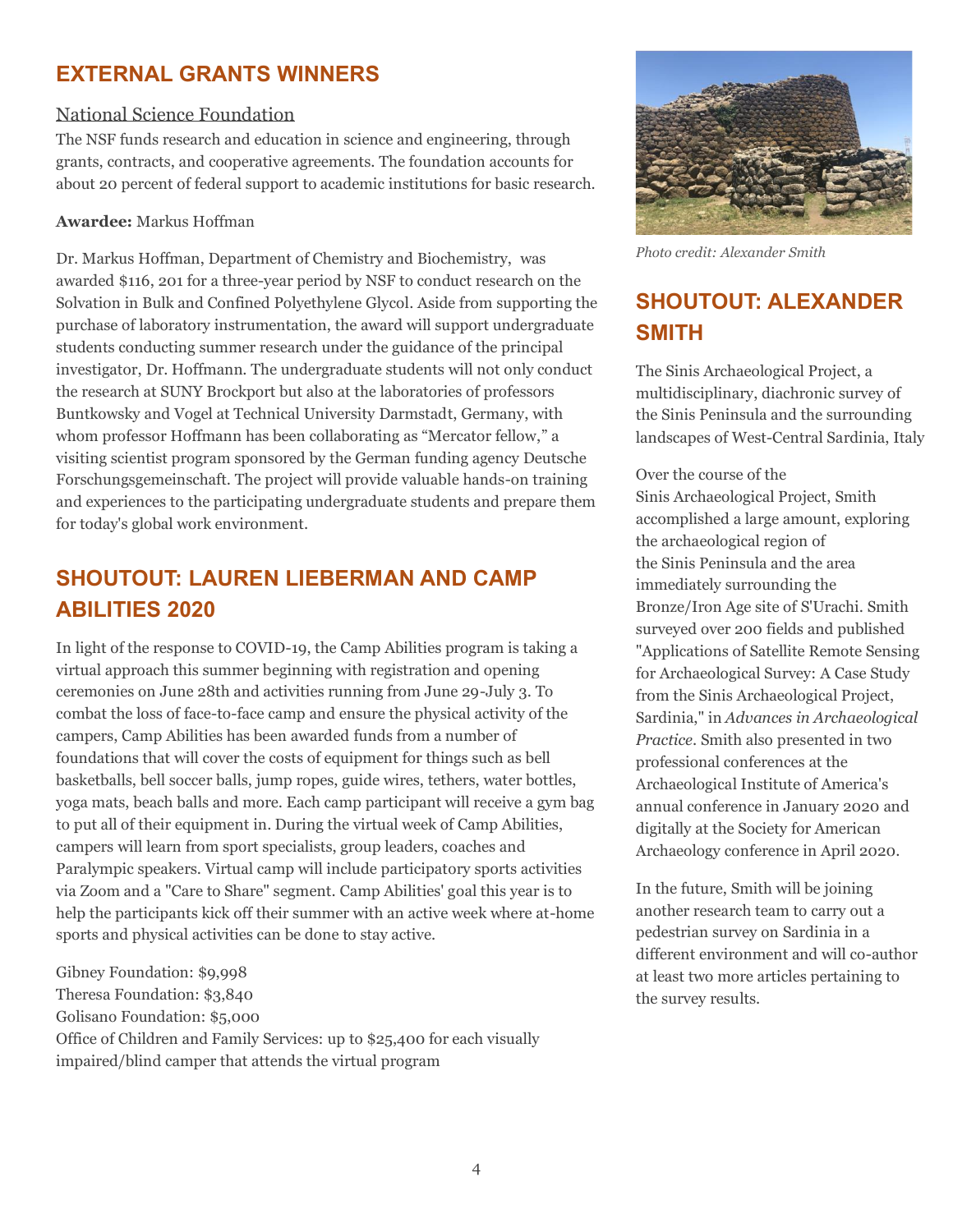# **STUDENT TRAVEL GRANT AWARDS**

 Student Travel Grant Awards are available to part and full time undergraduate and graduate students at the college to attend, or present at, conferences. The maximum amount allotted is \$300 per student per year (which can now be split between two conferences). The conferences can be local, regional, national or international. During the 2019-2020 academic year, 146 awards were made.

 Due to the COVID-19 pandemic/restrictions, many Spring conferences were cancelled, but fortunately, some organizations converted their conferences to a virtual format allowing our students to participate on that basis.

 We would like to highlight a few of the many conferences that our student awardees attended in the 2019-2020 academic year:

 Of her travel to the "Fall for Dance" Festival in New York City, undergraduate Dance Major, **Sophie Nash,** said "I made connections with other young dancers who someday may become my colleagues, as well as with choreographers who I might someday work with. This networking was invaluable…".

 Undergraduate Meteorology major and Earth Science & Meteorology Club member, **Sam Cherubin,** attended The Northeast Storm Conference in Saratoga Springs, NY. Of his experience, Sam said "I learned about different ways to finance our club budget, how to organize events and field trips and how to reach-out to the Brockport [college] community to bring in more members and educate them about what we do as a club".

 Of her travel to the New York Chapter of the American Fisheries Society Conference in Lake Placid, New York, graduate Environmental Science & Ecology major, **Kylee Wilson**, said "Overall, this experience allowed me to continue growing as a scientist in a setting that was professional, friendly and welcoming".

 Undergraduate History major, **Briana Sinnott**, was one of eighteen College at Brockport students who attended Eurosim (European Union Simulation) 2020 in Antwerp, Belgium. Of this experience, Briana said "At the conference, I learned more about the process of European Union legislation forming by actively participating in a mock version of the process. I practiced my negotiation skills while representing the interests of the country I was sent to represent". The group also traveled to Hungary, Romania and Bulgaria.

## **ADDITIONAL QUESTIONS? CONTACT US!**

| Coordinator of Scholar & Grants Development | <b>Justine Briggs</b><br>jabriggs@brockport.edu, ext. 5118 |
|---------------------------------------------|------------------------------------------------------------|
| <b>Project Coordinator</b>                  | <b>Jamie Edwards</b><br>jedwards@brockport.edu, ext. 2905  |
| <b>IRB</b> Compliance Officer               | <b>Rachael Mulvihill</b><br>irb@brockport.edu, ext. 2779   |
| <b>Administrative Assistant</b>             | <b>Kim Remley</b><br>kremley@brockport.edu, ext. 2523      |